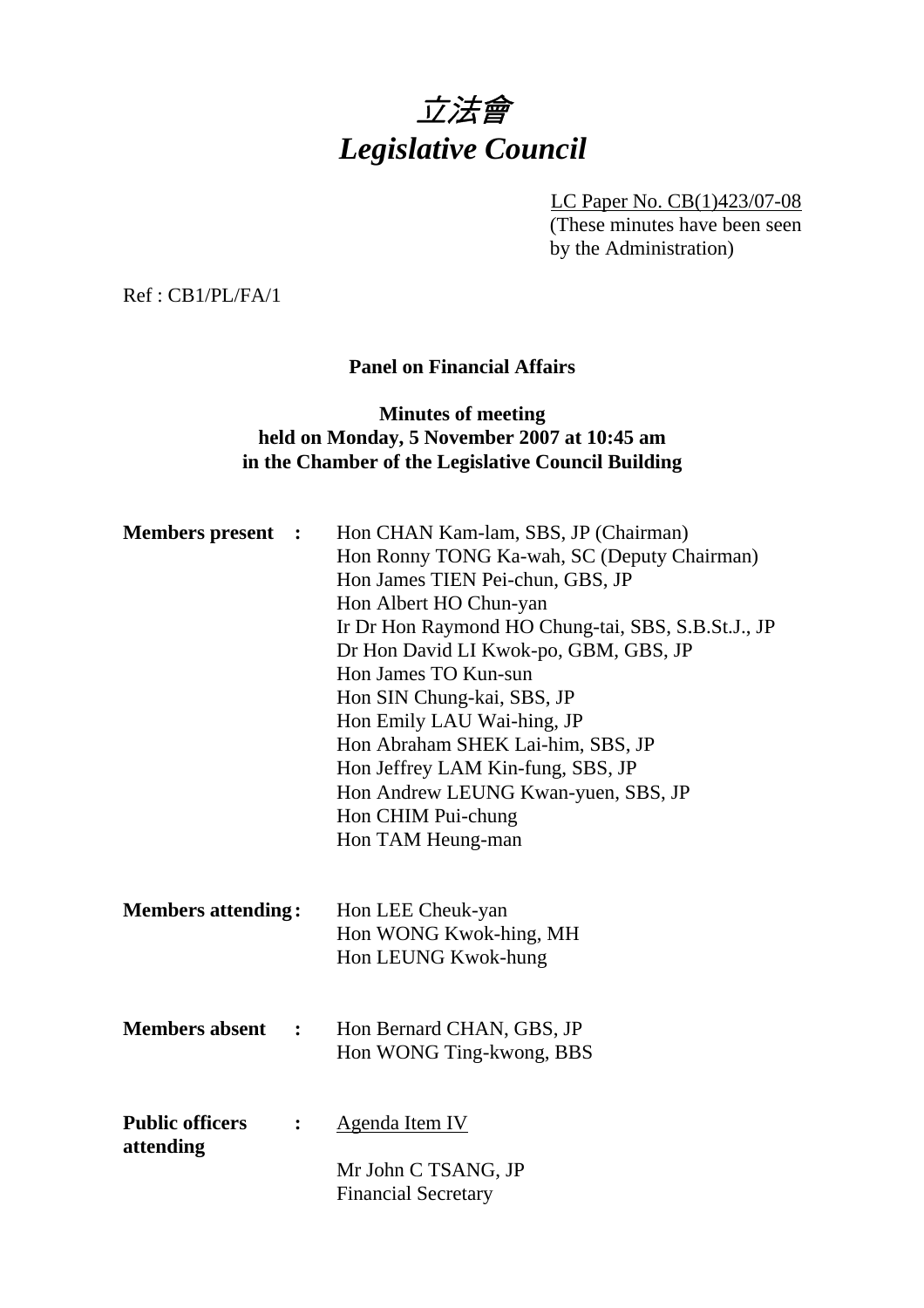|                                            | Mr Stanley Y H YING, JP<br>Permanent Secretary for Financial Services and the<br>Treasury (Treasury)              |
|--------------------------------------------|-------------------------------------------------------------------------------------------------------------------|
|                                            | Mr KC KWOK, BBS, JP<br><b>Government Economist</b>                                                                |
|                                            | Mr Freely K CHENG<br><b>Administration Assistant to Financial Secretary</b>                                       |
|                                            | <b>Agenda Item V</b>                                                                                              |
|                                            | Mr Kenneth CHENG<br>Principal Assistant Secretary for<br>Financial Services and the Treasury (Treasury) (Revenue) |
|                                            | Mrs Mimi BROWN TSANG Mui-fan<br>Deputy Commissioner of Rating and Valuation                                       |
|                                            | <b>Mr Michael Scott TANNER</b><br><b>Rating Adviser</b><br><b>Rating and Valuation Department</b>                 |
| <b>Clerk in attendance:</b>                | Miss Polly YEUNG<br>Chief Council Secretary (1)5                                                                  |
| <b>Staff in attendance : Ms Pauline NG</b> | <b>Assistant Secretary General 1</b>                                                                              |
|                                            | Ms Annette LAM<br>Senior Council Secretary (1)3                                                                   |
|                                            | Ms Rosalind MA<br>Senior Council Secretary (1)8                                                                   |
|                                            | <b>Ms Sharon CHAN</b><br>Legislative Assistant (1)8                                                               |
|                                            |                                                                                                                   |

- 2 -

Action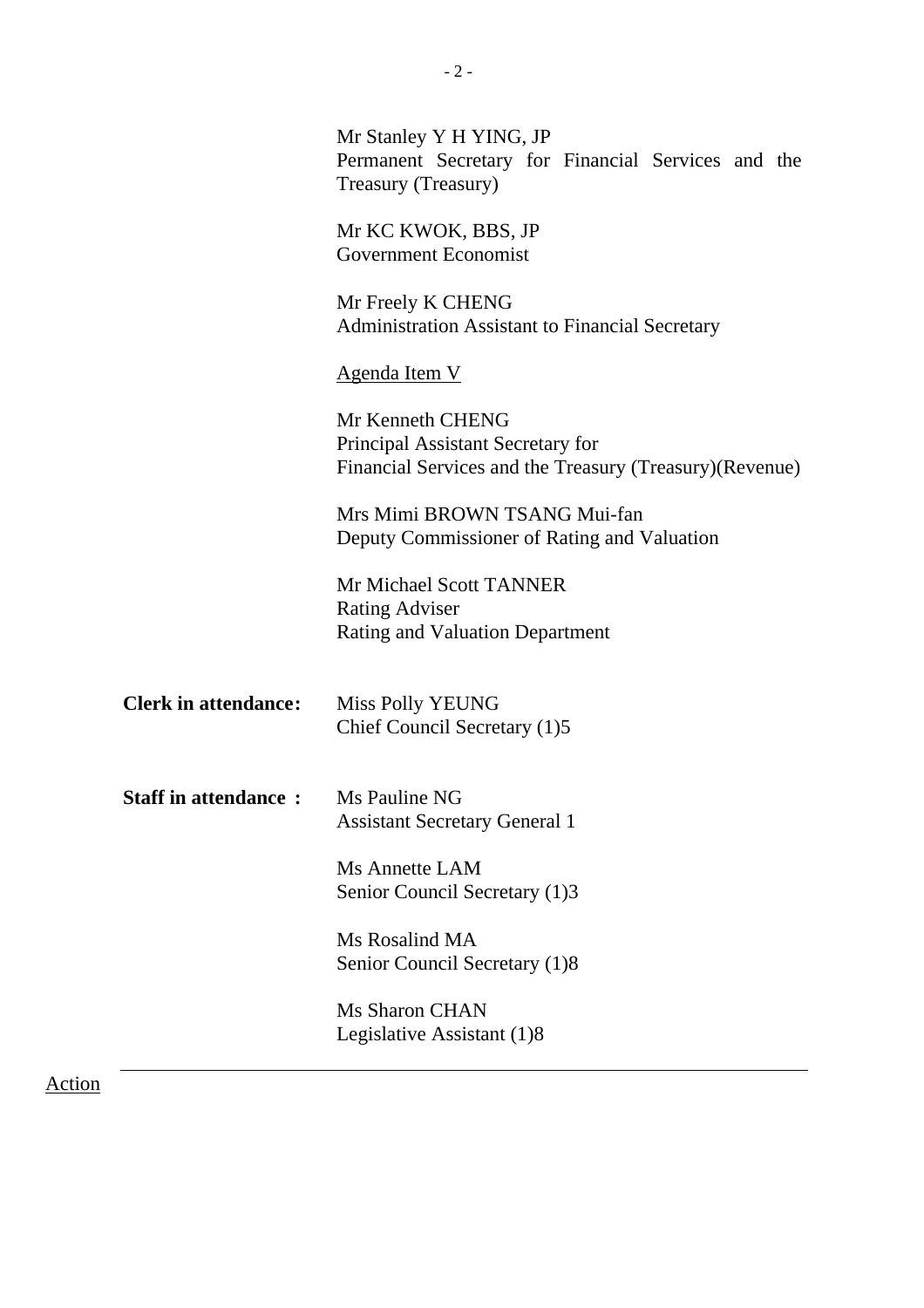# **I. Confirmation of minutes of meeting and matters arising**  2007) The minutes of the meeting held on 11 October 2007 were confirmed. **II. Information papers issued since the last meeting**  (LC Paper No.  $CB(1)2067/06-07(01)$  — Second quarterly report of 2007 on "Employees Compensation Insurance — Reinsurance Coverage for Terrorism" LC Paper No.  $CB(1)2286/06-07$  - Half-yearly Economic Report 2007 and the press release LC Paper No.  $CB(1)2296/06-07$  - Securities and Futures Commission Quarterly Report (April to June 2007) LC Paper No.  $CB(1)2337/06-07$  - Process Review Panel for the Securities and Futures Commission Annual Report to the Financial Secretary for 2006 LC Paper No. CB(1)2341/06-07 — Mandatory Provident Fund Schemes Statistical Digest — June 2007 LC Paper No.  $CB(1)2379/06-07(01)$  — Press release on "Deposit Protection Scheme operates smoothly in the first year" provided by the Hong Kong Deposit Protection Board LC Paper No.  $CB(1)28/07-08(01)$  - Third quarterly report of 2007 on "Employees Compensation Insurance — Reinsurance Coverage for Terrorism" LC Paper No.  $CB(1)182/07-08(01)$  — Eighth progress report on the operation of the Loan Guarantee Scheme for Severe Acute Respiratory Syndrome Impacted Industries)

 $(LC$  Paper No.  $CB(1)104/07-08$  — Minutes of meeting on 11 October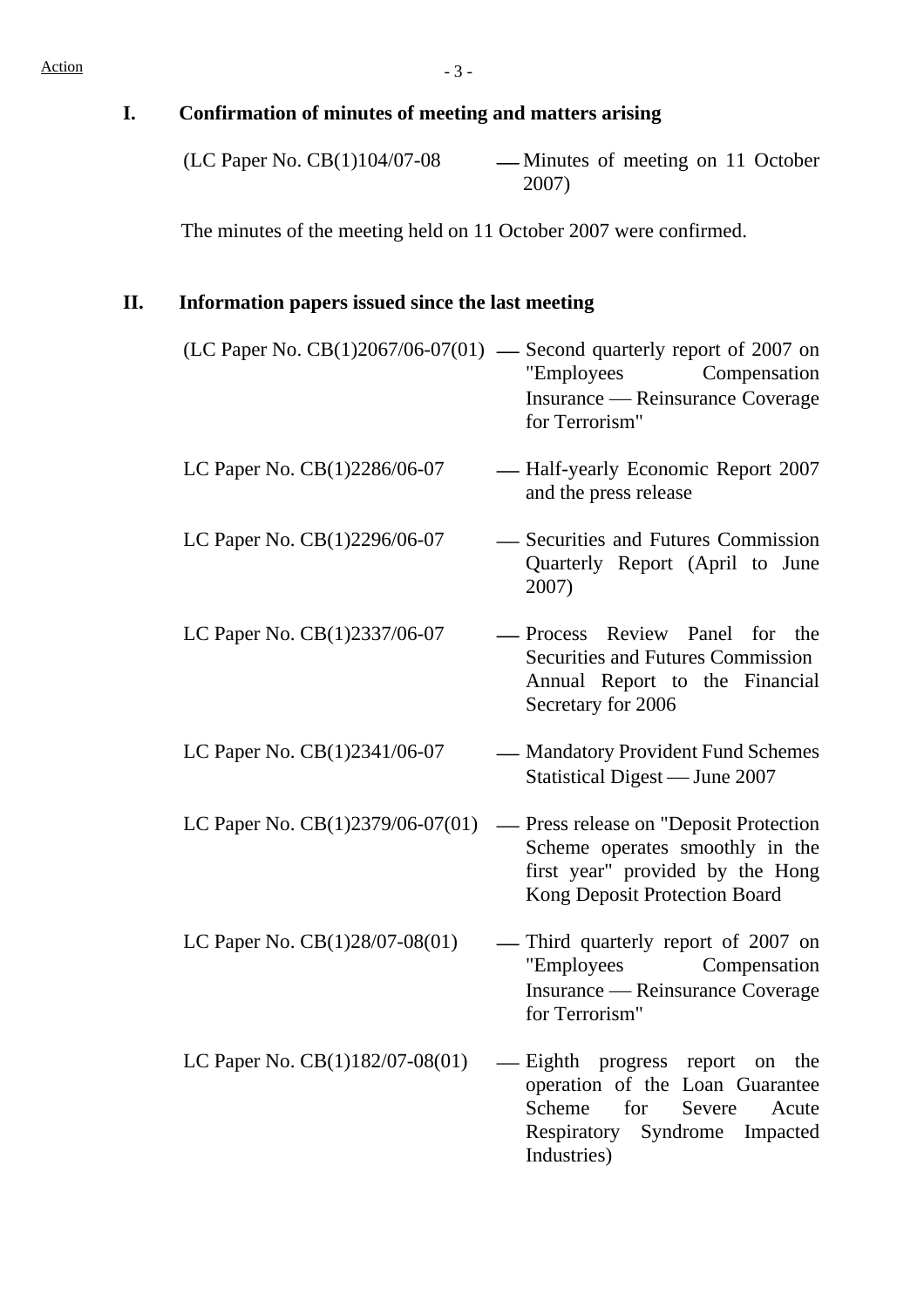2. Members noted that the above papers had been issued for the Panel's information.

#### **III. Date of next meeting and items for discussion**

|                                                               | $(LC$ Paper No. $CB(1)145/07-08(01)$ — List of outstanding items for<br>discussion |
|---------------------------------------------------------------|------------------------------------------------------------------------------------|
| LC Paper No. $CB(1)145/07-08(02)$ — List of follow-up actions |                                                                                    |
| LC Paper No. $CB(1)172/07-08(01)$                             | -Letter dated 31 October 2007 from<br>Hon Emily LAU (Chinese version<br>only)      |
| LC Paper No. $CB(1)172/07-08(02)$                             | -Section 5A of the Exchange Fund<br>Ordinance (Cap. 66))                           |

#### Discussion items for the meeting in December 2007

3. Members agreed to discuss the following items at the next meeting scheduled for 3 December 2007 and to advance the starting time of the meeting to 10:00 am:

- (a) Briefing by the Financial Secretary on Hong Kong's latest overall economic situation; and
- (b) Operation of Octopus Cards and EPS payment system in Hong Kong.

The appointment and tenure of office of the Monetary Authority

4. The Chairman referred to the letter dated 31 October 2007 from Ms Emily LAU suggesting that the Panel should discuss the subject of the appointment and tenure of office of the Monetary Authority (MA). In this connection, the Chairman advised that an extract of section 5A of the Exchange Fund Ordinance (EFO) (Cap. 66) relating to the statutory basis for the appointment of MA had been issued to members for reference. The Chairman invited members' views on Ms LAU's suggestion.

5. Referring to recent press reports about the correspondences between the Governance Sub-Committee of the Exchange Fund Advisory Committee and the Financial Secretary (FS) on the tenure of office of the incumbent Chief Executive of the Hong Kong Monetary Authority (HKMA), Ms Emily LAU considered that the public and the legislature should be given a full account of the relevant facts and developments of the subject. She was concerned that while HKMA was an integral part of the Government, its expenditure and staffing arrangements had not been subject to the same degree of public scrutiny as other government departments. She suggested that the Panel should discuss the subject as soon as possible, including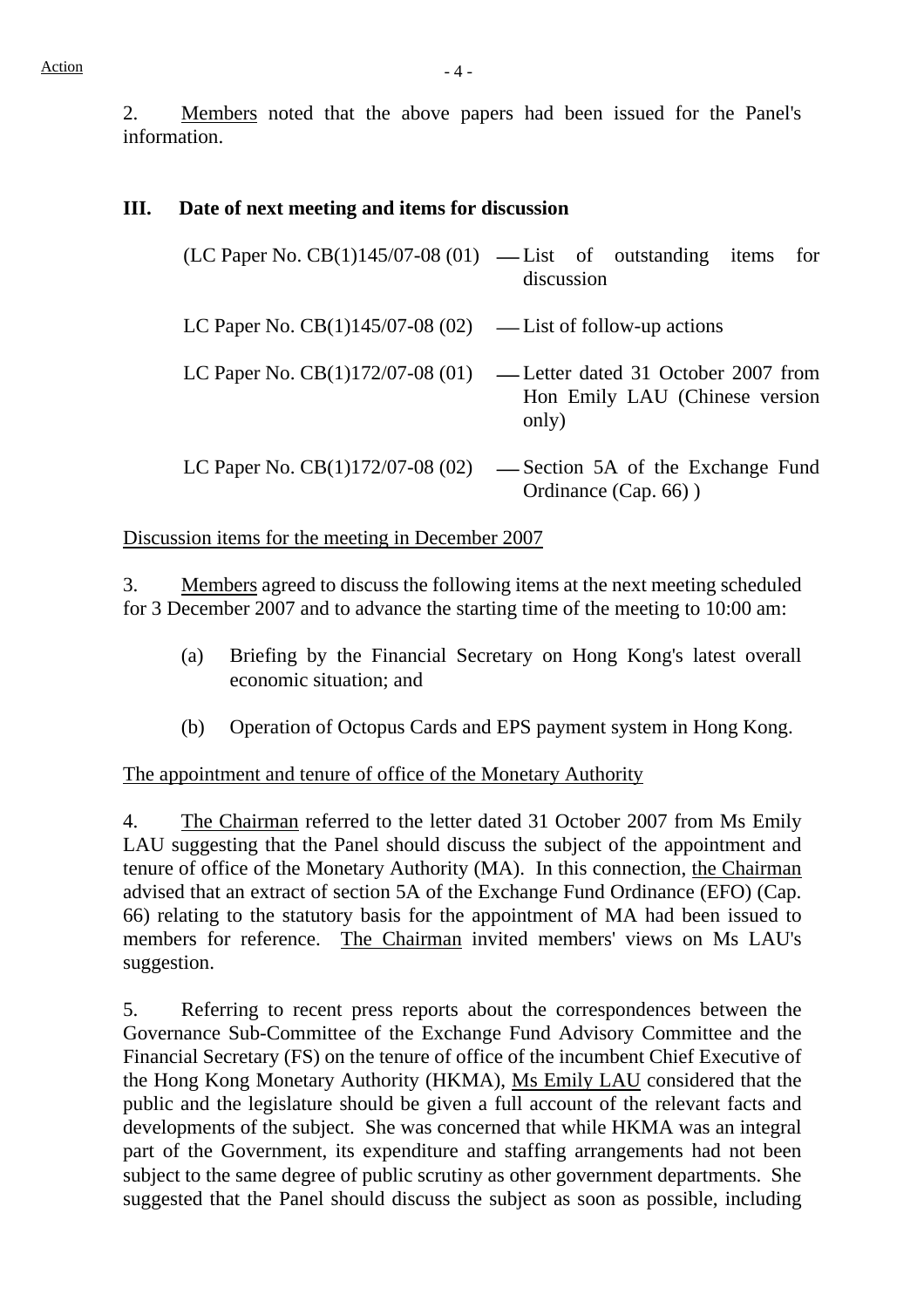whether the appointment of MA should be subject to a fixed tenure of office and a retirement age.

6. Mr Abraham SHEK considered that the subject in question was primarily an administrative and personnel matter, rather than a policy issue. As such, it would suffice for the Administration to provide further information on the subject. Mr SHEK therefore disagreed with Ms LAU's suggestion to bring up the subject for discussion at the Panel. Ir Dr Raymond HO shared Mr SHEK's view that discussion of the subject at a Panel meeting would not be necessary.

7. Mr SIN Chung-kai supported Ms LAU's suggestion. Pointing out that the chairmen or chief executives of a number of regulatory bodies in Hong Kong were subject to fixed tenures of office, Mr SIN considered that the subject was closely related to the Administration's policy in the appointment of heads of regulatory or statutory bodies. Mr CHIM Pui-chung concurred and opined that there was a need for the Administration to critically re-examine the current appointment mechanism. Mr Ronny TONG pointed out that transparency in the Administration's policy and decision-making process in the appointment of key personnel was crucial to inspiring investors' confidence and maintaining Hong Kong's position as an international financial centre (IFC). Mr TONG considered that discussion at a Panel meeting would facilitate the exchange of views between Members of the Legislative Council (LegCo) and the Administration on the appointment mechanism of MA.

8. Noting the presence of FS at the meeting, Mr Jeffrey LAM suggested that FS be invited to comment on or respond to press reports on the appointment and tenure of MA. While reminding members that the subject had not been included on the agenda for the meeting, the Chairman nevertheless invited FS to give some brief comments, if he so wished. In the regard, FS assured members that if there were changes at the senior level of public officers, the Administration would make public announcements at the appropriate time. He further advised that the relevant procedures and legal basis for the appointment of MA were clearly provided in section 5A of EFO and he did not see any need for changes to the existing arrangements.

9. Given that members had different views on whether the Panel should discuss the subject at one of its meeting, the Chairman said that a decision should be made through the casting of vote. The Chairman put to vote Ms Emily LAU's proposal that the Panel should discuss the appointment and tenure of office of MA. Of the members present, six members voted for and two voted against the proposal. As the proposal was passed by the Panel, Ms Emily LAU enquired about the proposed timing for discussion. In this connection, the Chairman inform members that he and the Deputy Chairman would have an informal meeting with the Secretary for Financial Services and the Treasury on 9 November 2007 to discuss the Panel's workplan for the 2007-2008 session. He and the Clerk would work out the meeting arrangements in consultation with the Administration.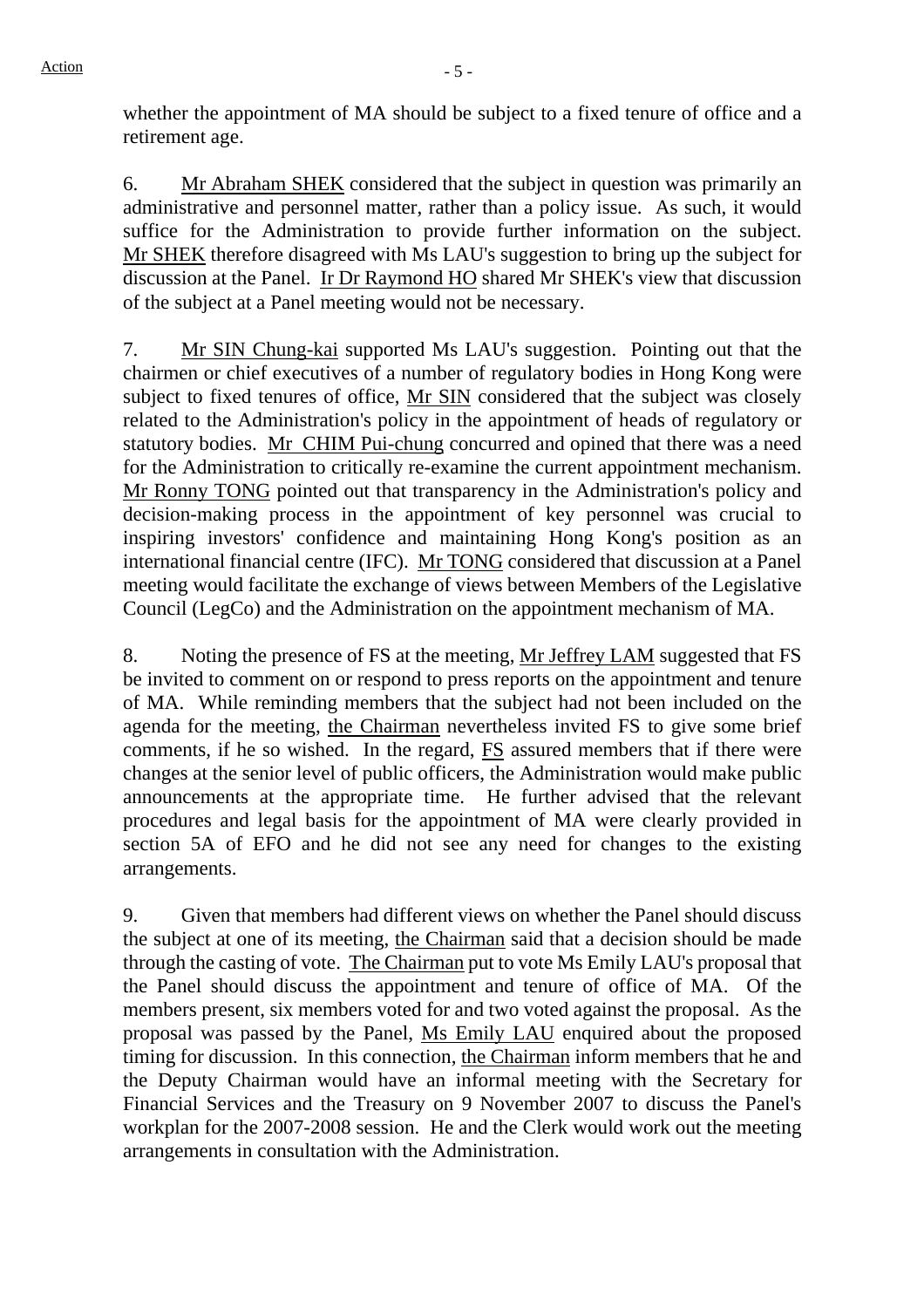(*Post-meeting note*: At the Chairman's instruction, the item was included in the Panel's list of outstanding items for discussion.)

#### **IV. The 2008-2009 Budget consultation**

 $(LC$  Paper No.  $CB(1)145/07-08(03)$  — Information pack for the Financial Secretary's consultations on the 2008-09 Budget (tabled at the meeting and issued to members on 6 November 2007))

#### Briefing by the Financial Secretary

10. At the invitation of the Chairman, **FS** gave a power-point presentation on the background information for the 2008-2009 Budget consultation. He highlighted the following points:

- (a) On economic principles and strategy, the Government would adhere to the principle of "Big Market, Small Government". It would exercise fiscal prudence by keeping expenditure within the limits of revenue and follow the principle of "from welfare to self-help" to create job opportunities and tackle poverty. The Government would capitalize on the -growth of the Mainland economy and secure an essential role in the nation's development. It was important to enhance Hong Kong's status as an IFC and to develop trade, logistics, shipping, aviation and tourism. There was also a need to strengthen the competitiveness of Hong Kong to rise to the challenge of competition in the region.
- (b) On economic performance and prospects, the Hong Kong economy had been growing at an above-trend pace for 15 quarters in a row, with a 6.1% growth in Gross Domestic Product (GDP) in real terms for the first half of 2007 over a year earlier. Consumer price inflation remained moderate with an increase of 1.5% in the Composite Consumer Price Index (CCPI) during January to September 2007. As regards the latest forecast for 2007, it was anticipated that the Hong Kong economy would attain a growth of 5% to 6% in real terms and CCPI inflation would likely range from 1.8% to 2%.
- (c) On government financial position, significant improvement was recorded with the consolidated surplus for 2006-2007 topping \$58.6 billion. Premised on an economic growth of around 4.5% a year, the government accounts were forecast to continue to be in surplus in the coming five years to 2011-2012. Fiscal reserves by end-March 2008 were forecast to be \$394.7 billion, equivalent to 19 months of government expenditure or 25.7% of GDP. The figure would rise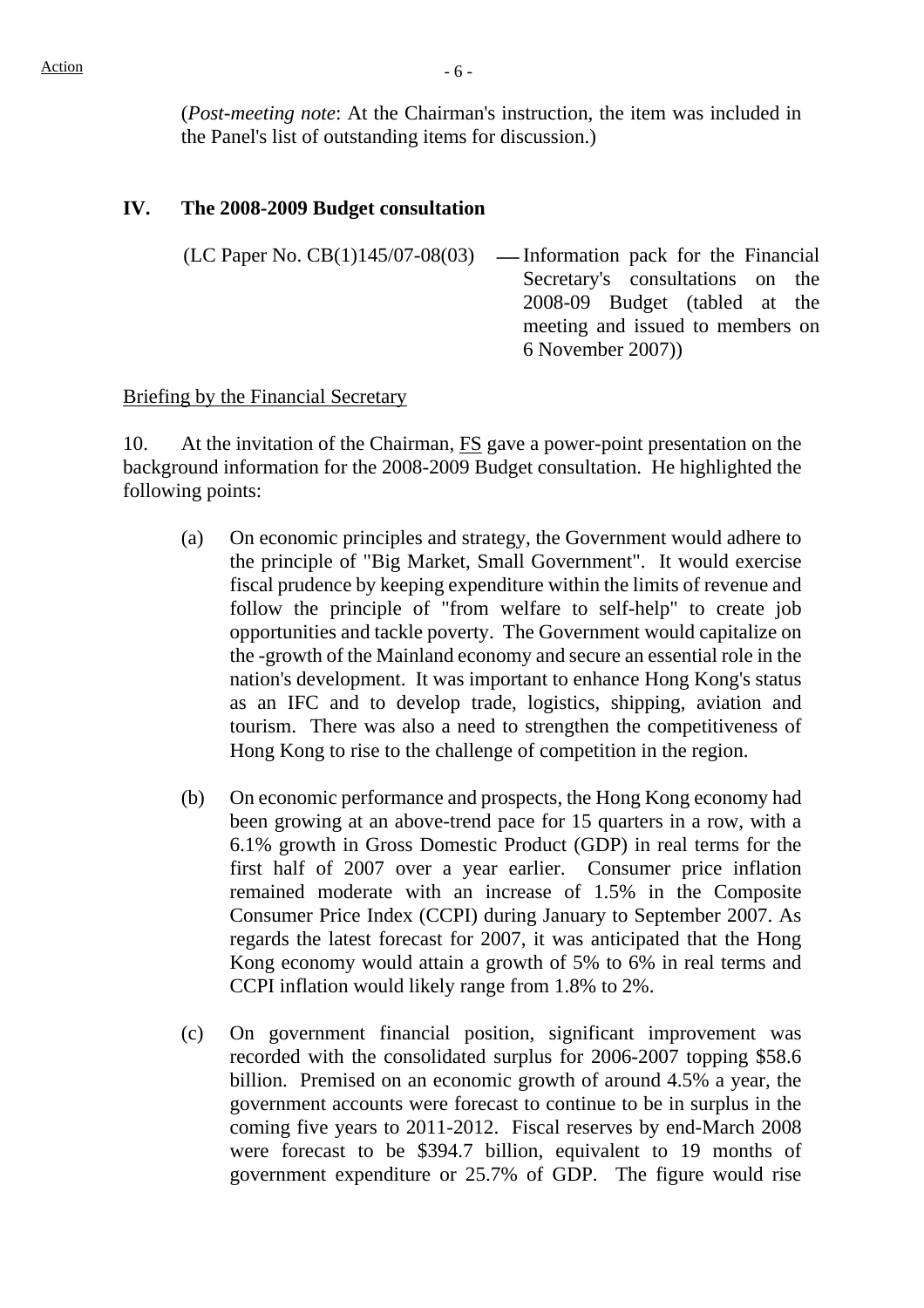gradually to \$587.9 billion by end-March 2012, equivalent to 24 months of government expenditure or 30.2% of GDP.

- (d) On government expenditure, spending in education, social welfare, health and security together accounted for about 68.4% of the Government's total recurrent expenditure in the 2007-2008 Original Estimates. The Chief Executive (CE) had committed in the 2007-2008 Policy Address that the share of health care expenditure should be increased from the present 15% to 17% in 2011-2012. The issue in question was which policy areas should the expenditure be cut back. The total recurrent government expenditure had increased by some \$47.8 billion or 30% over the past ten years, with the growth in recurrent spending on education (35.2%) and social welfare (80.3%) outpacing other policy areas. The Government would continue to earmark an average of \$29 billion for public works project. As a result of the Government's commitment to pressing ahead ten large-scale infrastructure projects as announced in CE's Policy Address, it was likely that capital works expenditure would rise gradually in the coming years.
- (e) On the revenue side, Profits and Salaries Taxes remained the major sources of government revenue which accounted for 39.2% of total government revenue in the 2007-2008 Original Estimates. The next largest single source of revenue was land premium, which accounted for 14.1% of the total. Heavy reliance on income taxes would highly expose Hong Kong's public finances to variation in global economic cycles and external shocks. Moreover, the revenue from land premium had been volatile as there had been fluctuations between 3% and 25% over the past ten years.
- (f) Over the past ten years, government revenue oscillated between \$170 billion and 290 billion. On the other hand, there was a degree of rigidity in government spending. The share of tax revenue contributed by the top 100 000 taxpayers were estimated to be 61.9% in 2007-2008 and the share contributed by this group was 61.4% in 2005-2006. The top 800 taxpaying corporations out of more than 70 000 corporations contributed about 65% of the Profits Tax revenue in 2005-2006. During the nine-month public consultation on tax reform launched in July 2006, the majority of the public did not accept Goods and Services Tax as the main option to address the problems of a narrow tax base in Hong Kong. The Government would continue to study options for broadening the tax base and would engage the public in discussing these options at a suitable time in the future.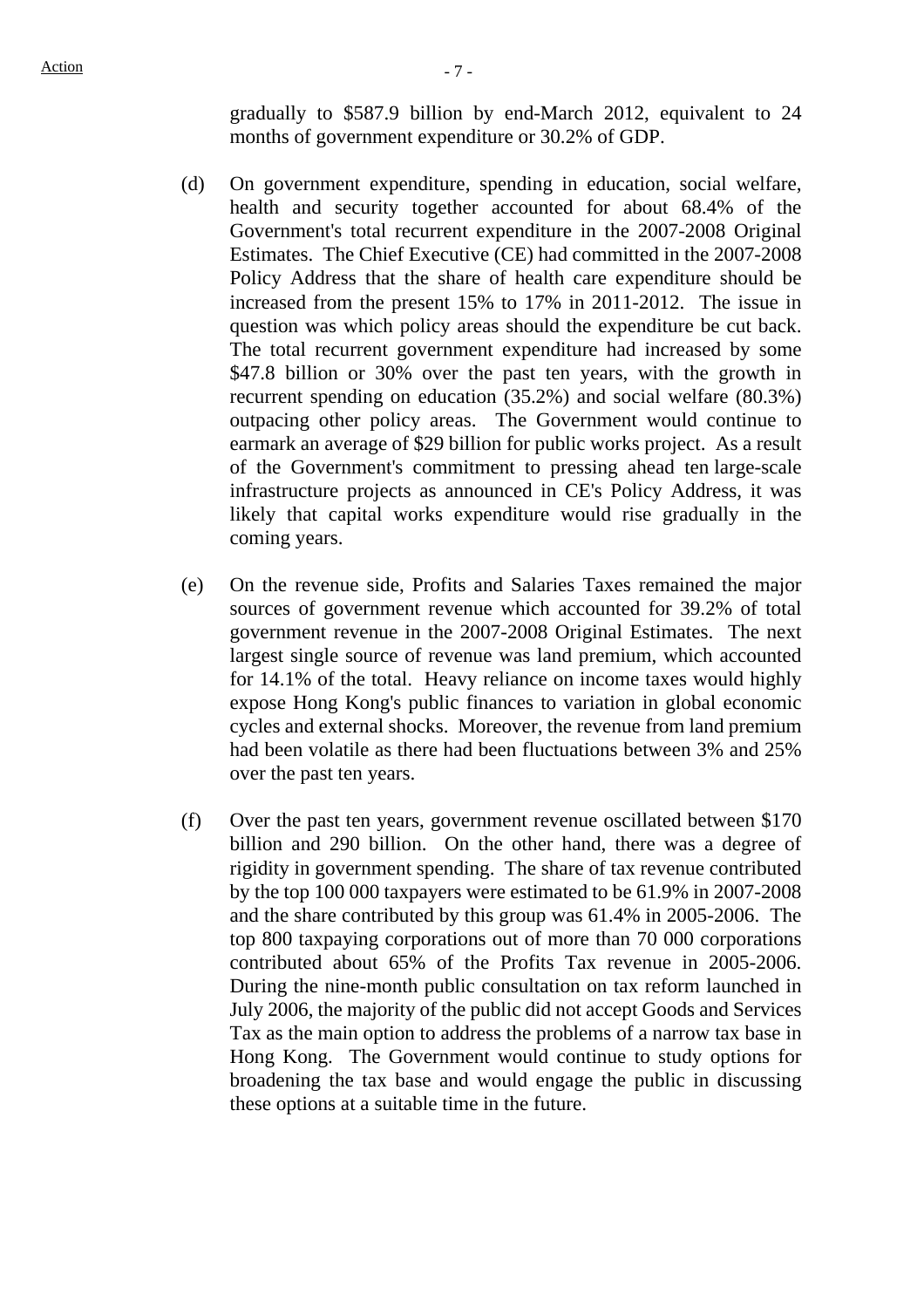#### Discussion

### *Returning wealth to the people of Hong Kong*

11. Mr WONG Kwok-hing opined that given the improved financial position of the Government, tax relief measures should be introduced in accordance with the "ability-to-pay" principle so as to alleviate the hardship of low-income groups and address the problem of working poverty. In this connection, Mr WONG urged the Government to increase the personal allowance for Salaries Tax back to the 2002-2003 level. To mitigate the impact of inflation on the livelihood of the Comprehensive Social Security Assistance (CSSA) recipients, Mr WONG also suggested that the Administration should review and increase the rates of CSSA. He opined that residents in remote areas such as Tin Shui Wai and Tung Chung faced employment difficulties as there were limited job opportunities in the areas and the costs of transportation to other districts were high. He therefore urged the Administration to devise measures to relieve the hardship faced by residents in these districts.

12. Ms Emily LAU expressed similar concern. Referring to the Administration's written reply to her question raised at the Council meeting on 31 October 2007 on the inflation problem, Ms LAU noted that the combined effect of a number of fiscal measures introduced by the Administration since early 2007 had served to lower the increase in CCPI for 2007 as a whole by about one percentage point. Ms LAU nevertheless remained concerned about the adequacy of these measures and enquired whether the Administration would implement additional measures such as increasing the subsidy under the Transport Support Scheme and the Health Care Voucher Scheme, as well as the rates of CSSA. Miss TAM Heung-man expressed similar views.

13. FS said that the Administration was keenly aware of the need to provide assistance to low-income groups so as to address the problem of working poverty. He nevertheless pointed out that adjustments to the rates of CSSA to keep up with inflation would continue to be made in accordance with the established mechanism. FS advised that according to current indications, inflation for 2007 as a whole would range from 1.8% to 2%. As the percentage was already net of the 1% offset by the combined effect of the various fiscal measures introduced in 2007, the Administration acknowledged that inflation would be a key concern in the coming years and was examining measures to address the concern. FS noted members' suggestions and welcomed further suggestions in this regard.

14. Referring to the proposed reduction in the rate of corporate Profits Tax announced in CE's Policy Address, Mr LEE Cheuk-yan queried why such measures were announced before the commencement of the current Budget consultation exercise. He also doubted why the Administration had not given any positive response to ongoing calls for increasing the amount of Old Age Allowance (OAA) or CSSA. Mr LEE opined that to tackle working poverty in accordance with the principle of "from welfare to self-help", the Administration should consider the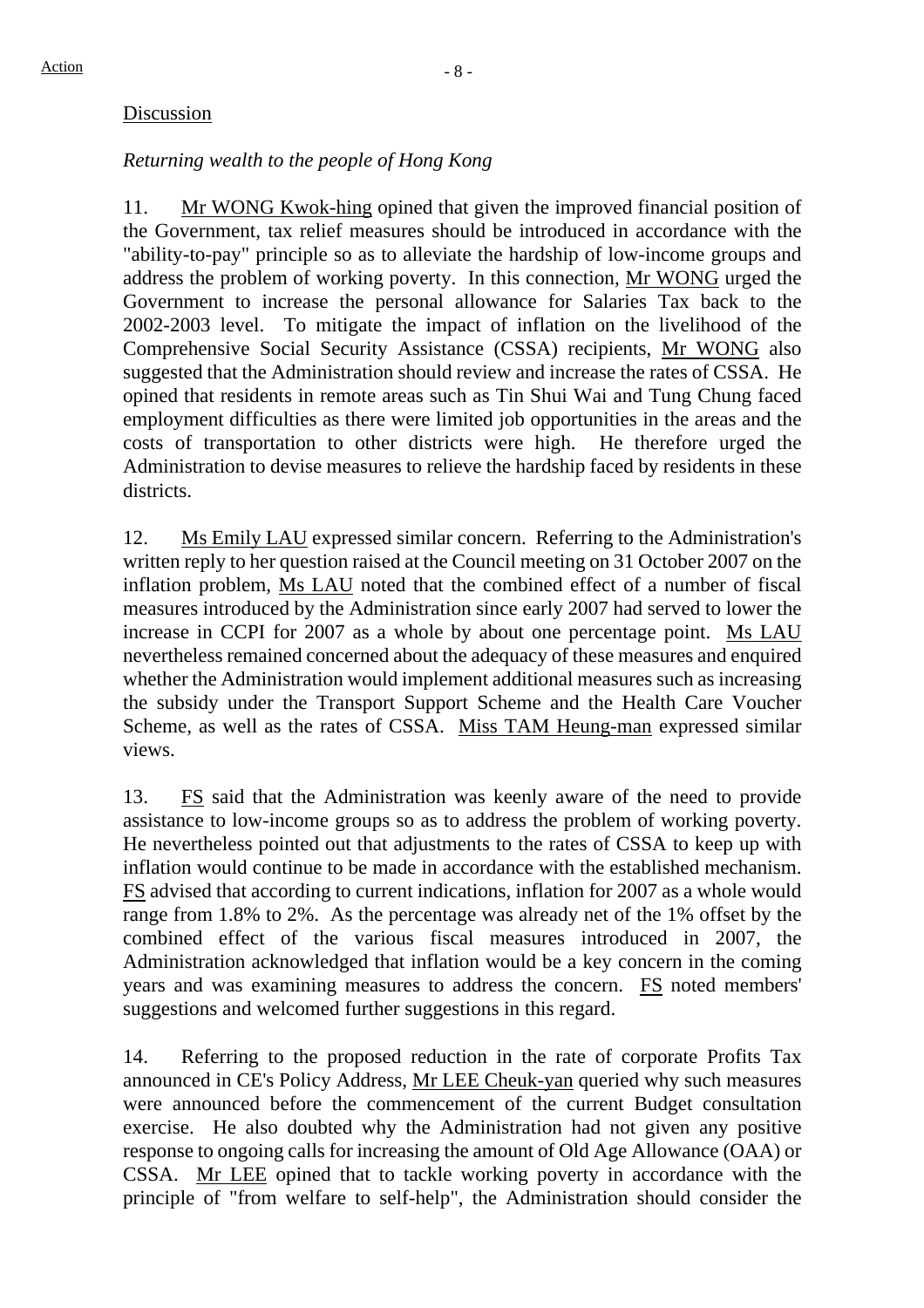suggestion of the Hong Kong Confederation of Trade Unions to make reference to the negative tax regime in overseas jurisdictions such as the United States to provide financial assistance to low-income families.

15. Mr Albert HO echoed Mr LEE's view about the suggestions of increasing OAA and negative tax regime to tackle the problem of poverty. Mr HO suggested that to encourage CSSA recipients to work, the Administration should relax the current restrictions on disregarded earnings. Moreover, financial assistance should be provided to low-income non-CSSA recipients to encourage self-reliance. To alleviate unemployment on one hand, and to tackle the problem of illegal building structures in the territory on the other, Mr HO suggested that the Administration should consider allocating additional resources for removal of illegal structures on private buildings and recover the costs from the owners concerned after the removal.

16. Mr SIN Chung-kai opined that the proposed tax relief measures announced in the 2007-2008 Policy Address benefited mostly the high-income groups and taxpaying corporations but not other sectors of the community. He urged the Administration to increase government expenditure in different policy areas and to increase the personal allowance for Salaries Tax. In this connection, Mr SIN was concerned that notwithstanding the Government's stated objective of keeping public expenditure below 20% of GDP, the actual percentage had fallen much below 20% as a result of slow increase in government expenditure and strong economic growth in recent years.

17. In response, FS advised that the proposed corporate Profits Tax rate reduction would help to maintain the competitiveness of Hong Kong, given that other jurisdictions in the region had provided tax incentives to attract investment. FS stressed that the Administration was committed to returning wealth to the people of Hong Kong while maintaining its competitiveness. FS noted members' suggestions on the various relief measures and advised that the Administration would consider them further. While the Hong Kong economy had sustained above-trend growth in the past year or so and as a result, had driven down government expenditure as a percentage of GDP, FS pointed out that for prudent management of public finances, the Government should not proceed to increase recurrent government expenditure substantially on the basis of strong GDP growth recorded for only one or two years.

18. On Mr LEE Cheuk-yan's further request for the Government to undertake to increase OAA and CSSA, FS said that he was not in a position to give a firm response to initiatives in specific policy area in the context of the Budget consultation. He nevertheless assured members that the Administration would formulate welfare measures and examine their financial implications before finalizing the implementation details. Mr LEE expressed great dissatisfaction that the Government had responded positively and promptly to the calls of the business sector but had avoided any commitment on welfare and relief measures for the benefit of disadvantaged social groups.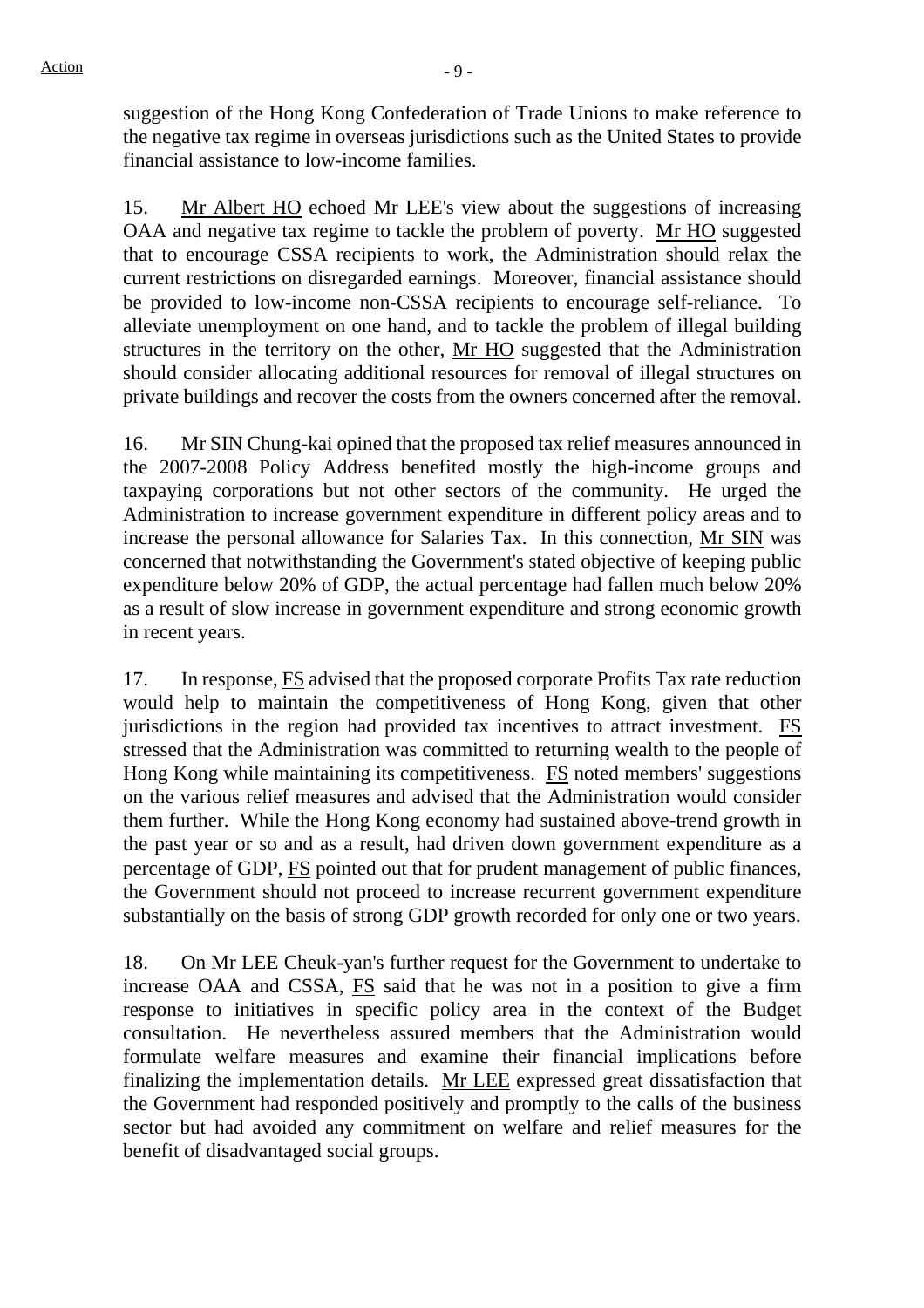19. To return wealth to the people and to minimize the long-term impact of tax concession, Miss TAM Heung-man suggested that FS should consider granting one-off tax relief or rebate, such as waiving Rates, in the 2008-2009 Budget. Referring to the tax relief measures announced in CE's Policy Address, Miss TAM considered that the Administration should also provide tax relief measures for the middle class, such as lowering the marginal tax rates and broadening salaries tax bands. Miss TAM also pointed out that the business sector had all along urged the Administration to enhance the corporate tax regime to attract investment from overseas corporations. Possible measures in this regard included providing tax concession or incentives for innovative industries and introducing a group tax relief and loss carry-back system under the corporate tax regime. Mr James TIEN echoed Miss TAM's view about providing group tax relief to encourage business development.

20. In response, FS advised that while the Administration would be prepared to examine various suggestions to enhance the tax regime, it was also important for the Administration to abide by the important principle of maintaining Hong Kong's simple and low taxation regime so as not to undermine the international competitiveness of Hong Kong.

21. Noting from Chart 27 of the information pack that the share of health care expenditure should be increased from the present 15% to 17% in 2011-2012 as committed by CE in this year's Policy Address, the Chairman opined that the Administration should explore means to increase the cost-effectiveness of its policy initiatives instead of offsetting the increased expenditure by cutting back expenditure in other policy areas. In this connection, he recapped a proposal of the Democratic Alliance for the Betterment and Progress of Hong Kong that the Administration should devise appropriate health-care financing measures, such as tax deduction for taking out health insurance policies. While welcoming the suggestions, FS said that he would invite the Secretary for Food and Health to take these into consideration when devising the health-care financing measures.

#### *Welfare for the elderly*

22. Pointing out that inflation was on the rise as the economy improved, Mr WONG Kwok-hing expressed concern about the well-being of the elderly and called on the Administration to increase the existing OAA. Mr WONG was of the view that to assist the elderly, the current residency requirements under CSSA Scheme and OAA Scheme should also be relaxed. Moreover, he considered that the total value of \$250 vouchers to be issued to senior citizens annually under the trial Health Care Voucher Scheme was highly insufficient. In this regard, the Chairman added that consideration might be given to allowing the elderly to use such vouchers in the Mainland so as to increase the cost-effectiveness of the Scheme. FS took note of the views and suggestions for further examination when preparing 2008-2009 Budget.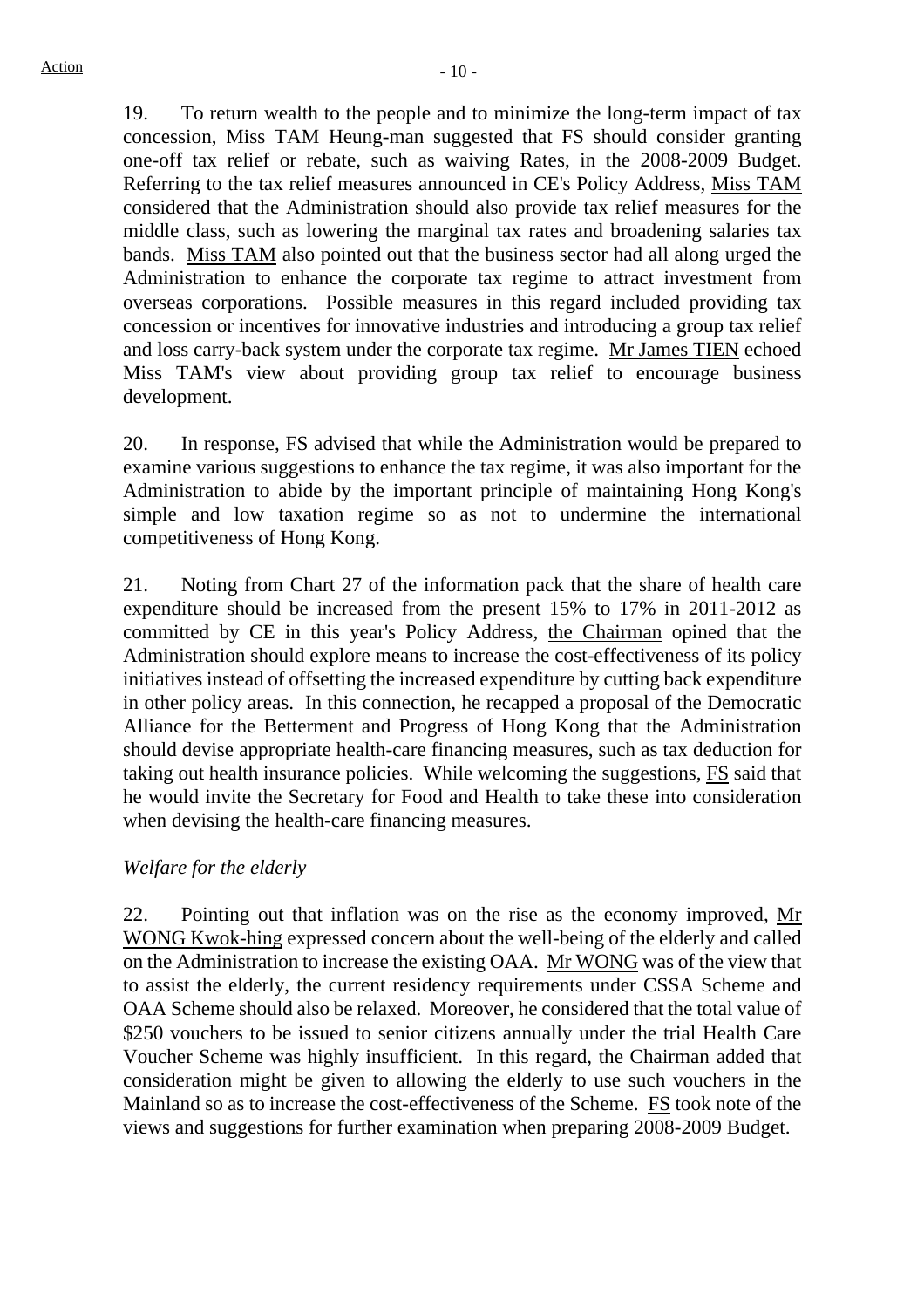#### *Level of fiscal reserves*

23. Noting that the fiscal reserves was forecast to rise from a level equivalent to 19 months (by end-March 2008) to 24 months (by end-March 2012) of government expenditure, Ir Dr Raymond HO opined that the Government should deploy its abundant resources to increase the recurrent expenditure by at least 10%. In response, FS advised that according to the forecast in February 2007, the consolidated surplus in 2007-2008 would reach \$25.4 billion. While the Government would consider ways of returning wealth to the people by suitably deploying the surplus to fund and upgrade public services and facilities, FS stressed that maintaining adequate fiscal reserves would be crucial for coping with economic downturns or setbacks caused by external factors, and for strengthening the ability of the Exchange Fund (EF) in maintaining the stability and integrity of Hong Kong's monetary and financial systems. As to Ir Dr Raymond HO's further enquiry on the appropriate level of fiscal reserves, FS said that in principle, it would be desirable to maintain as much reserves as possible in the light of recent volatilities in the financial markets and global economic uncertainties.

24. Ms Emily LAU considered that the Government's fiscal position had improved significantly, taking into account the accumulated surplus of EF in the region of \$500 billion and the amount of fiscal reserves forecast to reach \$394.7 billion by end-March 2008. Ms LAU opined that by referring only to the fiscal reserves in the Budget consultation, the Administration had not presented the full picture of its fiscal position to the public. In reply, FS highlighted that the accumulated surplus of EF was maintained for achieving the monetary policy objective of maintaining a stable exchange value of the currency of Hong Kong and not for meeting government expenditure. Ms LAU maintained her view that it was unreasonable for the Government to maintain such a huge amount of accumulated surplus in EF without utilizing the resources to fund public expenditure and without presenting its fiscal position fully and clearly to the public.

25. Mr James TIEN pointed out that the total assets of EF comprised about \$1300 billion as at end September 2007. Hence, even after discounting the forecast of \$394.7 billion of fiscal reserves, the remainder would still top \$900 billion. He queried whether it was justifiable to maintain such a high level of assets in EF for achieving the policy objective of maintaining a stable exchange value for the Hong Kong currency. In this connection, Mr TIEN called on FS to transfer part of the surplus in EF to the general revenue to make available additional resources to meet increased recurrent spending on relief measures for the benefit of the community, in particular disadvantaged groups.

26. In reply, FS assured members that as a result of its improved fiscal position, the Administration was actively considering measures which could benefit different sectors of the community in accordance with the principle of returning wealth to the people where affordable. As to the appropriate level of reserves to be maintained, FS reiterated his remark that in principle, given the recent volatilities of the financial markets, it would be prudent to maintain as much reserves as possible.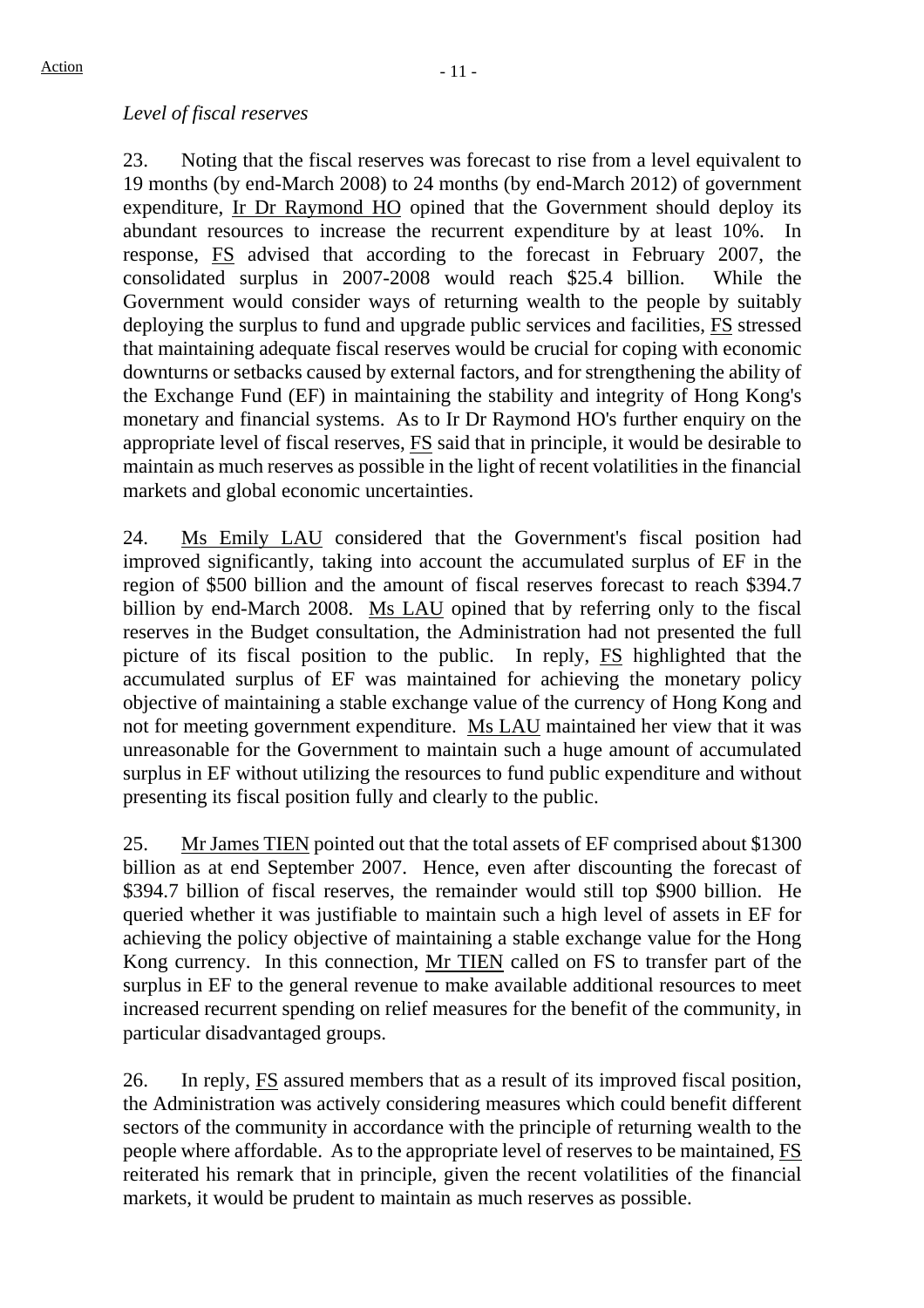27. Referring to Charts 22, 26 and 32 of the information pack, Mr James TIEN queried why the consolidated surplus for 2007-2008 was only \$25.4 billion with a total government revenue of \$273.8 billion and a total recurrent government expenditure of \$205.6 billion. In response, the Permanent Secretary for Financial Services and the Treasury (Treasury) clarified that the consolidated surplus of \$25.4 billion was commuted by deducting, from total revenue of \$273.8 billion, recurrent expenditure of \$205.6 billion and other Government expenditure. In this regard, Mr TIEN remarked that the Administration should improve the presentation of various figures in the information pack to facilitate members' perusal.

#### *Capital works expenditure*

28. Mr WONG Kwok-hing was concerned that despite the Administration's pledge of earmarking \$29 billion a year for spending on capital works projects, there had been underspending in the past few years. In this connection, he noted with concern from Chart 30 of the information pack that the capital works expenditure for 2007-2008 still fell far below \$29 billion. Pointing out that the construction industry had been suffering from an acute unemployment problem notwithstanding general improvement in the labour market, Mr WONG enquired about the Administration's measures to ensure and achieve full spending of the annual provision of \$29 billion earmarked for capital works projects in the coming years, in particular the implementation of the ten large-scale infrastructure projects highlighted in CE's Policy Address.

29. Ir Dr Raymond HO expressed similar concern about capital works spending and the employment hardship faced by construction workers. Noting that the Finance Committee had granted approval for increasing the financial ceiling for the delegated authority for minor works projects from \$15 million to \$21 million, Ir Dr HO urged the Administration to take forward more projects within the said price range as they were generally labour intensive and could help to alleviate the unemployment problem in the construction industry.

30. In response, FS advised that capital works expenditure tended to be cyclical in nature and the peak spending period in 2003-2004 and 2004-2005 coincided with the construction phase of several mega projects. As the preparatory work for the next batch of mega projects was still underway, it was envisaged that capital works expenditure would only pick up in the coming years when implementation was in full swing. FS re-assured members that the Administration was committed to taking forward capital works projects in an expeditious manner, where practicable.

#### *Measures to cope with economic uncertainties*

31. In the light of recent weakening of the US dollar which had resulted in the depreciation of Hong Kong dollar under the Link Exchange Rate (LER) System, Mr CHIM Pui-chung opined that the Administration should review the existing arrangement under the LER and explore the feasibility of including the Euro dollar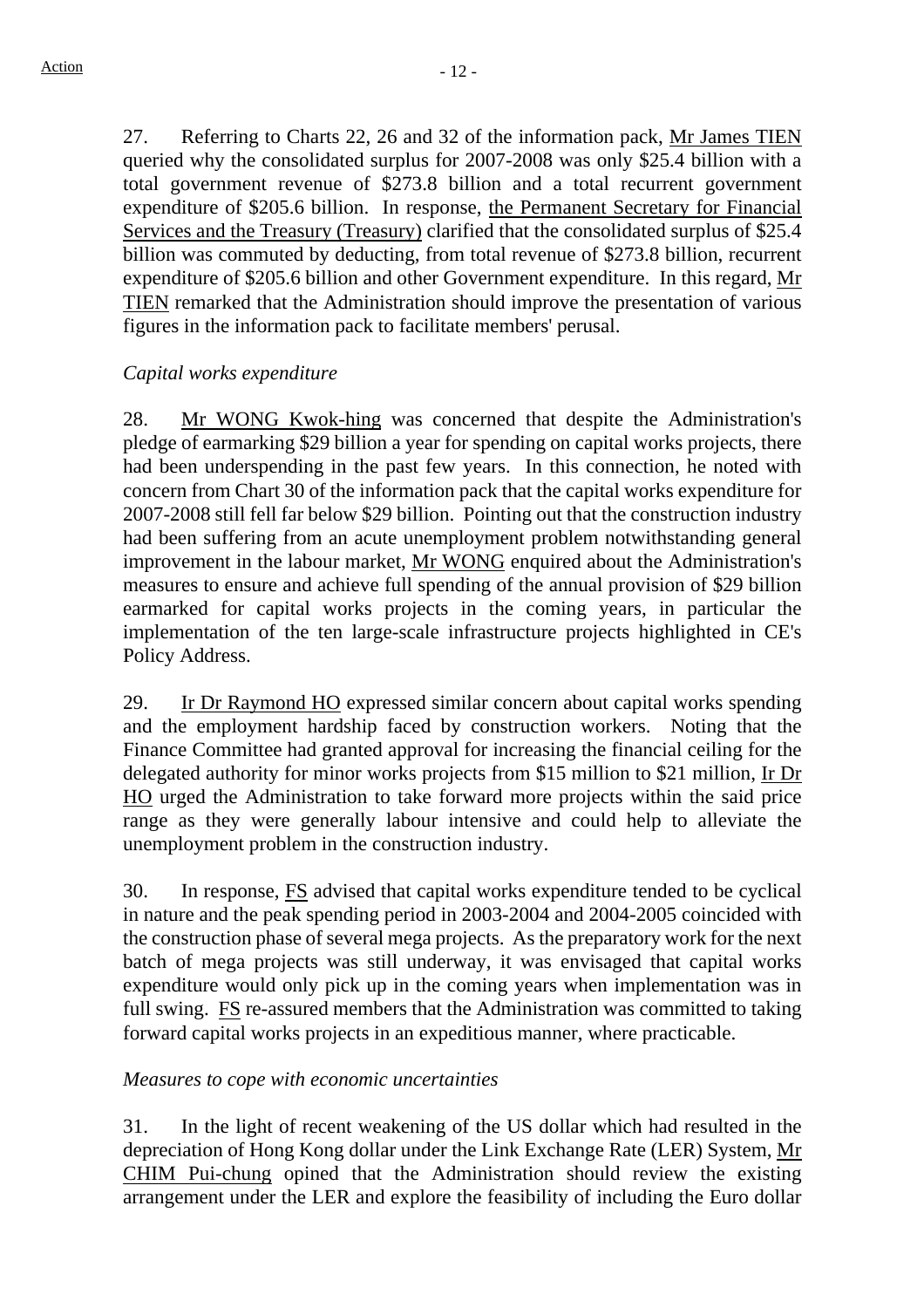and RMB, in addition to US dollar, as the anchor currencies. Mr CHIM was of the view that the continuous appreciation of RMB would have an adverse impact on the prices of imports and people's livelihood, as well as the operating costs of business. In this connection, FS reiterated the Government's position that there was no plan to change the existing arrangement under the LER System which had operated effectively all along.

32. Mr Ronny TONG expressed concern about the impact of the over-heated stock market on inflation. Noting that the surge in stock prices had attracted some people to give up their jobs for full-time participation in the stock market, Mr TONG expressed concern about the possible detriment to Hong Kong's reputation as an IFC in the event of extensive withdrawal of funds involved in speculative activities. The Chairman remarked that Mr TONG's concerns about stock market activities could be further deliberated at other forum.

33. In response, FS advised that the Administration was keenly aware of the impact of consumer price inflation on people's livelihood. The Administration would monitor the situation closely and strive to contain the impact of inflation through measures to enhance Hong Kong's productivity and competitiveness, such as education, training and retraining. As regards the surge in stock prices, FS pointed out that markets worldwide were experiencing volatilities and Hong Kong was no exception. He shared Mr Ronny TONG's view that excessive participation in speculative investment in the stock market was not a healthy phenomenon. FS advised that regular stress-tests were conducted to assess the ability of market participants and investors to cope with risks. He did not think that the current situation should give rise to a regulatory concern. Responding to Mr Ronny TONG's concern about the widely reported imposition of an upper limit (i.e. 30%) on Mainland funds investing in the Hong Kong market, FS said that as far as he knew, the Mainland authorities had not made any official policy decision to cap the percentage of funds investing in Hong Kong.

#### *Revenue-related issues*

34. Mr LEUNG Kwok-hung said that in light of the surge in stock transactions in the recent months, the Government could easily achieve an increase in revenue by increasing the stamp duty levied on stock transactions even by a small percentage of, say, 0.01%. He was of the view that given the attractiveness of the Hong Kong market, investors would unlikely withdraw their capital in the face of a slight percentage increase in stamp duty. The additional revenue so derived could be deployed for poverty relief measures. While noting Mr LEUNG's suggestion, FS nevertheless pointed out that it was a global trend to abolish stamp duty on stock transactions and the Administration had in fact received views calling for the reduction/abolition of stamp duty.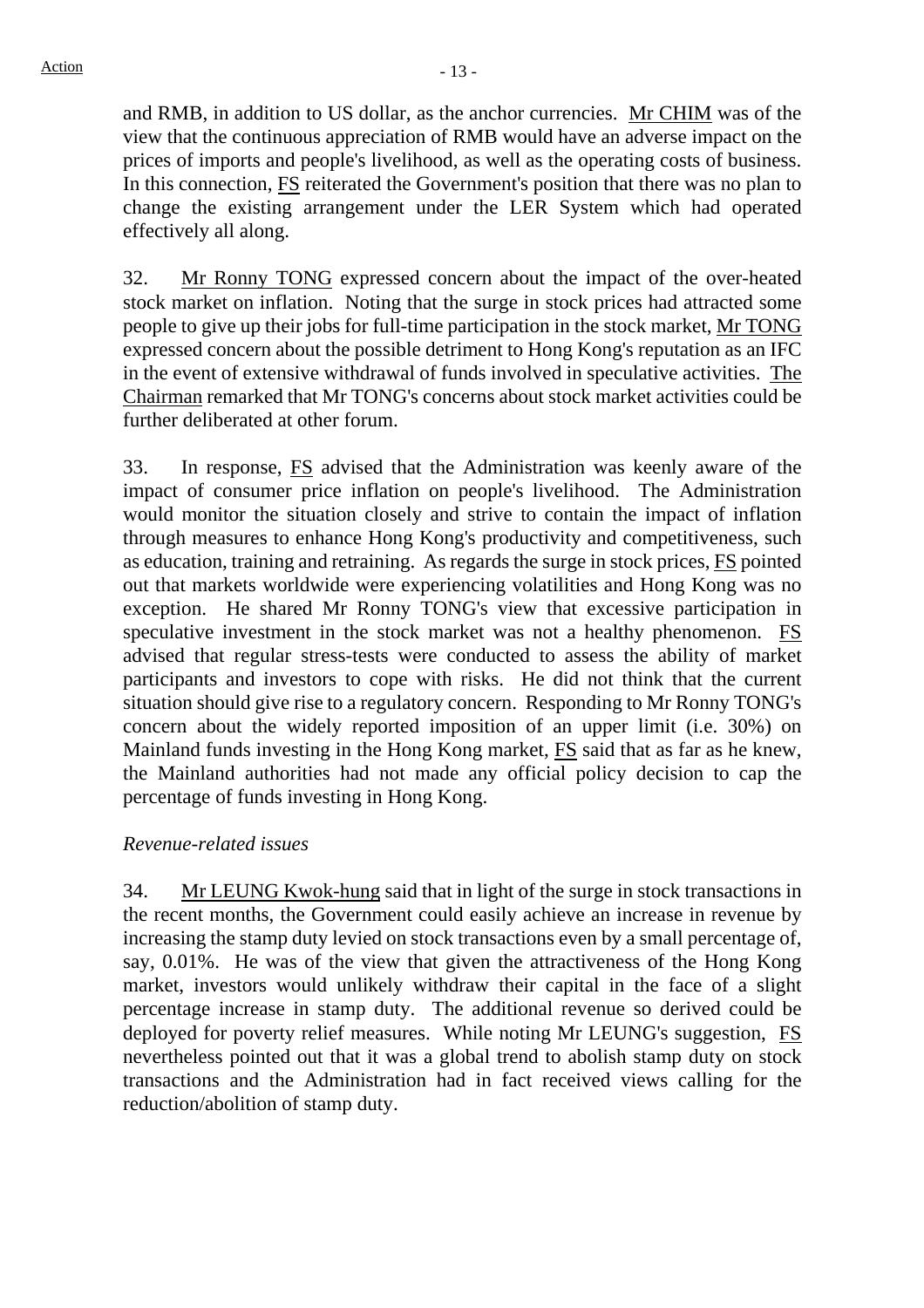## **V. Proposal to convert the Rating Adviser (D2) post from a one-rank specialist grade to the mainstream Valuation Surveyor grade**

(LC Paper No.  $CB(1)145/07-08(04)$  — Administration's paper on re-grading

of the Rating Adviser post in the Rating and Valuation Department )

#### Presentation by the Administration

35. At the invitation of the Chairman, the Deputy Commissioner of Rating and Valuation (DC/RVD) briefed members on the proposed re-grading of the existing Rating Adviser (RA) post of the Rating and Valuation Department (RVD) from a permanent one-rank grade D2 specialist post to a mainstream Valuation Surveyor grade post, also pitched at D2. She pointed out that the role of the RA post had expanded over the recent years to include overseeing RVD's overall information technology development, the strategic direction of computer-assisted mass appraisal for the modernization of valuation practice and business processes, the annual General Revaluation exercise involving more than 2.3 million assessments each year, as well as the development of a Property Information System for RVD and the Land Registry to align their respective property records and the development of e-billing. As the expanded responsibilities of the RA post had become largely comparable to those of an Assistant Commissioner of Rating and Valuation (ACRV), the re-grading of the specialist post to a mainstream Valuation Surveyor grade post which would provide greater flexibility in planning professional staff's career development and the Department's succession plan was considered appropriate and necessary.

#### Discussion

36. In response to Hon SIN Chung-kai and Hon Emily LAU's enquiries, DC/RVD confirmed that RVD's existing establishment would remain unchanged and that no additional expenditure would be incurred as the proposed creation of the permanent ACRV post at D2, if approved, would be offset by the deletion of the permanent D2 RA post with effect from the same date. She said that the proposed re-grading would provide greater flexibility in the deployment of manpower resources and better promotion prospect for the post holder.

37. Noting that members had no further questions on the proposed re-grading, the Chairman concluded that the Panel supported the submission of the proposal to the Establishment Subcommittee for consideration on 12 December 2007.